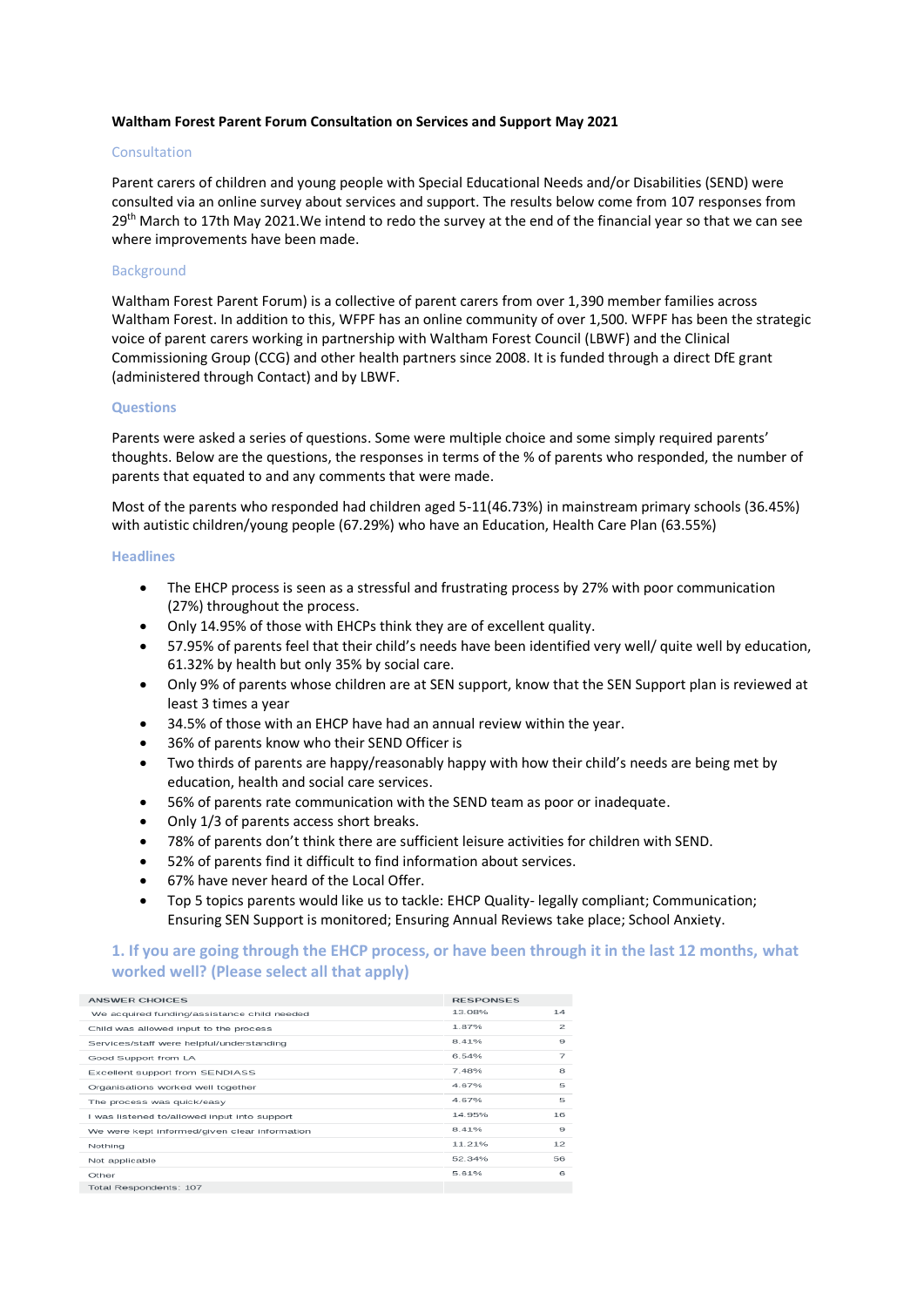# **Comments**

- Too early in the process. No decent support so far
- St. John's staff are excellent. They understand my child's needs and what support he needs.
- Our WF SEND Home Visitor has been very supportive. The assessment level of the EHCP was systematic, conscientious and all the deadlines met. The problem is with putting the support in place including the getting the school of choice!

### **2. What hasn't worked well through the EHCP process so far? (Please select all that apply)**

| <b>ANSWER CHOICES</b>                                                                                 | <b>RESPONSES</b> |    |
|-------------------------------------------------------------------------------------------------------|------------------|----|
| Nothing/everything was fine                                                                           | 12.15%           | 13 |
| Confusing and complicated process                                                                     | 13.08%           | 14 |
| Lack of sympathy/customer care                                                                        | 13.08%           | 14 |
| Stressful and frustrating process                                                                     | 27.10%           | 29 |
| Lack of information and guidance                                                                      | 21.50%           | 23 |
| Poor communication/had to chase them                                                                  | 27.10%           | 29 |
| Staff lacking knowledge/poor quality advice                                                           | 16.82%           | 18 |
| Not all services provided advice as part of the assessment i.e there was no<br>social care assessment | 18.69%           | 20 |
| Reports were late so process was delayed                                                              | 14.02%           | 15 |
| Not applicable                                                                                        | 41.12%           | 44 |
|                                                                                                       |                  |    |

# Total Respondents: 107

- Dreadful process!
- It's been utter hell. Almost nothing has worked as it should have
- I have been told that it's probably not worth bothering to apply for an EHCP as the bar is now very high for being accepted. I feel this is wrong. My child is high functioning and academically very able, which is why we probably wouldn't get an ECHP, but he suffers high anxiety and depression, and often expresses suicidal thoughts. I think the system is failing children like him.
- The EHC process works but the actions i.e. speech therapy 121 has never been provided as per EHC plan
- Should have applied a long time ago but delays in diagnosis, and the complicated, long, stressful process and need to gather evidence caused massive delays
- Deliberate incompetence.
- The school was the one preventing for the EHCP to be done . Once they did it went smoothly
- All was great but wish there was more support
- No response to initial submission so had to chase to confirm receipt.
- EP report was not specific and so had to be rewritten. School and EP opposed this and claimed that school was meant to interpret child's needs.
- Had an ehcp review as he was leaving/ being refused his final year of college which was college focused (?!) despite it being irrelevant to the coming year. Nothing since at all despite knowing he was not in education or employment
- LA never turn up and don't even give an excuse. And I've come to realise over the years that they are useless anyway so don't need them there.
- The process doesn't work for a child with a life limiting degenerative condition, 20 weeks is far too long for a process to take
- Mediation and solicitor was used through process
- Lack of support from school regarding decision to file
- General poor service, high turnover of staff
- We have used this service for 15 years and it has been poor throughout with little or no support from SEND Officers who change throughout the year
- The SEND panel is not fit for purpose. Just an awful experience
- Had our review in July 2020. Still waiting for updated EHCP. Are nearly due another annual review so it's ridiculous.
- Unfortunately, most of the difficulties are created by the SENCOs especially from mainstream schools. They don't have empathy and it feels like they are working towards the wishes of the schools, whom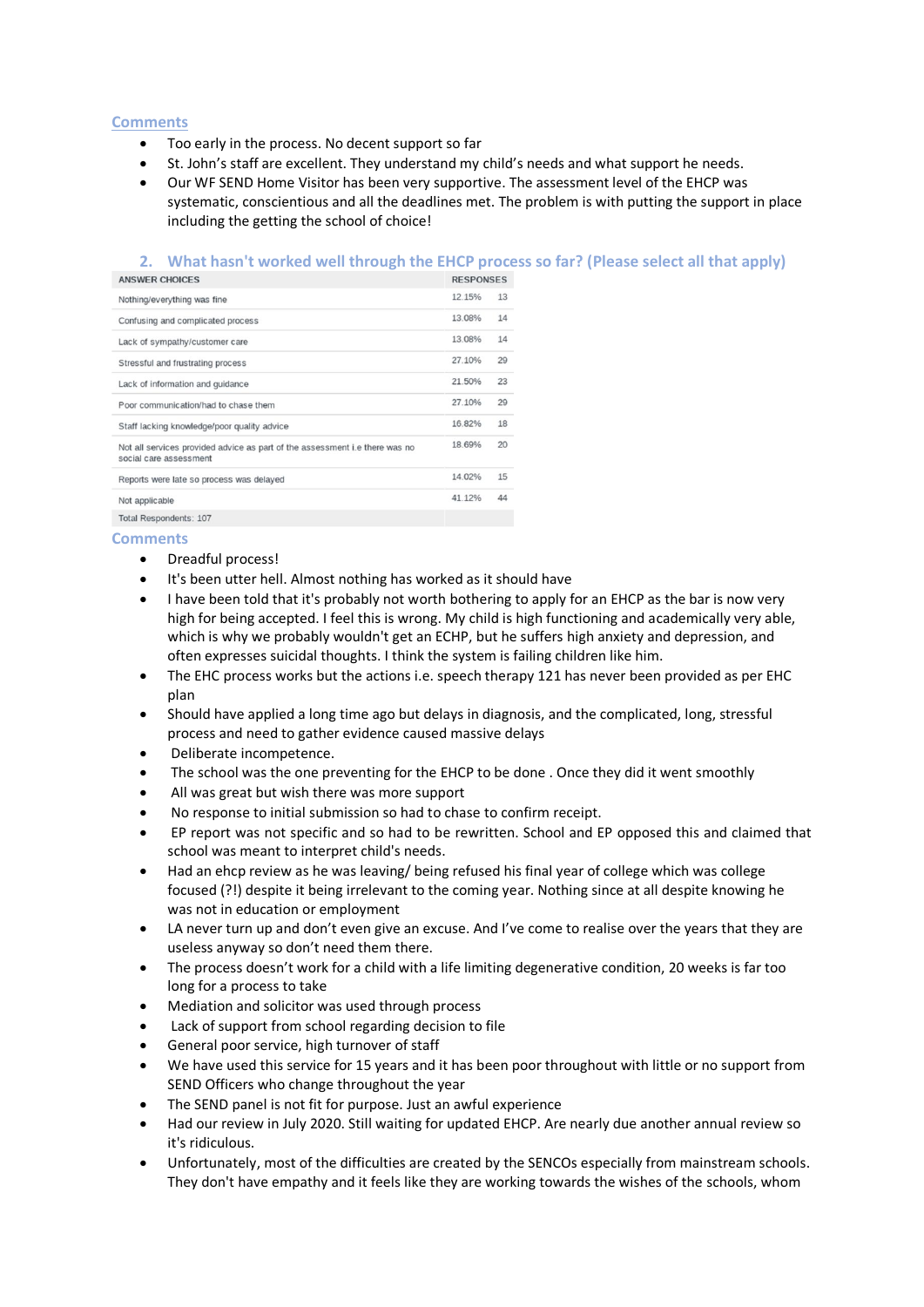for most is not to have children with disabilities. They need to be more educated and understand the term inclusive, create support rather than warding off parents to find support in special schools. Special schools are getting oversubscribed and schools with provision units too. There is need for mainstream schools to be more accommodative.

# **3. If your child has an EHCP, do you think it is a good quality plan- e.g are all your child's needs identified, is it specific, are provisions quantified, does it have reasonable outcomes?**

| <b>ANSWER CHOICES</b>                                                | <b>RESPONSES</b> |    |
|----------------------------------------------------------------------|------------------|----|
| Excellent quality- describes my child's needs well                   | 14.95%           | 16 |
| Some sections are excellent                                          | 14.95%           | 16 |
| Neither good, nor bad                                                | 18.69%           | 20 |
| Not all of my child's needs are identified                           | 13.08%           | 14 |
| Provision in section F is not specified and quantified               | 15.89%           | 17 |
| Not all services that my child accesses have contributed to the plan | 7.48%            | 8  |
| Has no preparing for adulthood outcomes                              | 14.95%           | 16 |
| Badly written, full of jargon                                        | 9.35%            | 10 |
| Has no social care provision                                         | 13.08%           | 14 |
| Not applicable                                                       | 26 17%           | 28 |
| other                                                                | 3.74%            | 4  |
| Total Reconnelante: 107                                              |                  |    |

#### **Comments**

- The sections we had input into aren't great as the SEND officer failed to copy and paste them correctly. After mentioning this at the co-production meeting, the plan was then rushed through without us having another quick look. I'm not happy with it and have not been able to get it changed.
- Process confusing not sure I fully understand all I need and how all process works.
- I've replied neither good nor bad as I've never seen a final copy of my child's EHCP which was converted from a Statement in 2014 when he switched from nursery to primary school
- poorly drafted so it is difficult to see what provision matches which need/ outcome
- Not quite sure what 19-25 support is supposed to look like. It seems neither does the send officer without the backing of an educational setting...
- The plan was very poor and was not adequately updated with new diagnosis' for 2 years! I issued a complaint and c/c'd in the team manager and still received not even a courtesy response. When the information was eventually added to his plan (after lots of chasing), the quality was poor and we as parents had to make the suitable amendments.
- Does not meet his needs. No one actually follows the plan. Not fit for purpose
- It has things in his plan from when he was 3 that are not applicable now
- Full of typos, not always correct info about my child. It has got better at every review but only because I have spent months and months writing sections and changing for the SEN officer. It is extremely difficult to get meaningful updates. I find changes are often riddled with errors and really generalised rather than being specific.

|                | <b>VERY</b><br>WELL | <b>OUITE</b><br>WELL | <b>NOT VERY</b><br>WELL | <b>N/A</b>   | <b>TOTAL</b> | <b>WEIGHTED</b><br><b>AVERAGE</b> |
|----------------|---------------------|----------------------|-------------------------|--------------|--------------|-----------------------------------|
| Education      | 15.89%<br>17        | 42.06%<br>45         | 37.38%<br>40            | 4.67%<br>5   | 107          | 2.23                              |
| Health         | 15.09%<br>16        | 46.23%<br>49         | 26.42%<br>28            | 12.26%<br>13 | 106          | 2.13                              |
| Social<br>Care | 14.15%<br>15        | 18.87%<br>20         | 34.91%<br>37            | 32.08%<br>34 | 106          | 2.31                              |

# **4. Please tell us how well you think your child/young person's needs have been identified by**

#### **Education Comments**

• The lack of communication has been disappointing. The entire process is incredibly slow and has taken us almost 2 years to get an EHCP even though my son's problems were clear before he even began nursery, and even now the EHCP has not been finalised. He was known to local healthcare before he began nursery, but the school still insisted on "3 terms of evidence" and this has stretched way into his reception year due to the Covid pandemic. This delay has been totally detrimental to my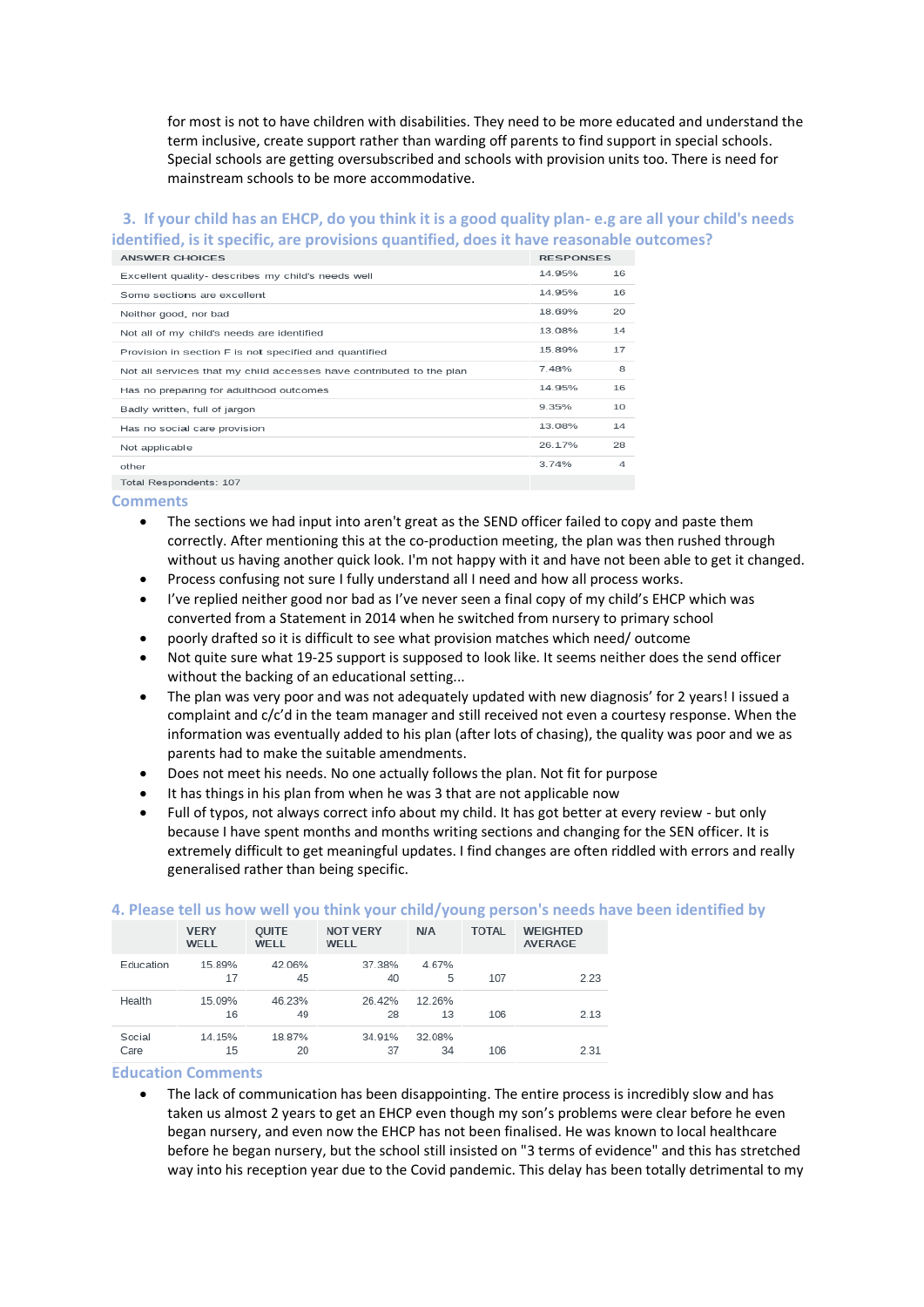son's progress and I regret going through the school at all for this. I wish we were advised sooner to apply for EHCP ourselves instead of relying on the school which in my opinion has deliberately delayed things for financial reasons.

- Fought for support for 2 years before SENCO involved. She has been fantastic since then
- Primary senco dismissed camhs diagnosis, laughed at doctor from camhs, said adhd medication made children into zombies, said too much work to apply for plan, refused to get ep report, insisted not eligible for ehc plan as ep produced chart saying child had to be more than 3 years behind in every area. Refused to consider individual needs. Refused to review appropriateness of group interventions. Got ehc plan in year 8 finally. Diagnosis by camhs in year 1. School finally applied for ehc plan in 2014 but still refused to get ep or slt report. Council refused to assess on basis of illegal criteria ie. Child needed to have complex and multiple needs. They decided having asd and adhd and making no progress in school and being 3 or more years behind peers and anxiety driven difficult behaviour to avoid school, was not sufficient to need a plan. Secondary school did not provide LSA support for all lessons, did not provide learning mentor as recommended by ep, did not support referral back to camhs for anxiety nor offer counselling, did not provide transition to post16 support including careers guidance. School-home communication very poor and difficult. No contact with LSA permitted. In college failure to provide learning mentor in accordance with ehcp and effect of covid reducing course hours to one day of classroom learning maths only then only online led to son dropping out.
- Their primary school labelled my child as a "naughty pupil" and allowed them to be bullied, developing an apparent dislike towards them and blaming them for being bullied. They ignored my child's struggles for years. My child has been referred to Children's Occupational Therapy after I begged my GP to refer them. The school refused to acknowledge their diagnosis and their anxiety which resulted in an emergency referral to CAMHS. Their secondary school is much more supportive, but the school has done nothing to support him initially, despite having a conversation with my child's occupational therapist. They, in fact, lost all my child's reports and claimed they've never had a conversation with the OT. They started taking actions after we kept sending them polite reminders in response to negative referrals and threats from the teachers. Now there are some measures in place to support my child, which are helpful, but it's a constant fight .
- My child's needs have been identified fairly well by his school. The LA has had no involvement in my child since Yr1 (now Yr5).
- Not well at all at primary school; ok at secondary school through our advocacy.
- If a child struggles to go to school and has no known 'external' reason (e.g. trauma), they should be supported and assessed immediately and continually. Instead, he was treated as NT until he was 11 and told he was wrong and 'should' be able to do things NT kids can do. We've had threats from the council even though it is the LA that is failing to provide an education. He's had no TA at school, no appropriate academic or emotional support, a lack of understanding.
- The school have been good, even with the lack of funding they receive.
- my child's school has been brilliant, lot of reports from professionals and many interventions have been put in place, where possible due to Covid 19, progress has been made but slow.
- We don't understand why SEN is so poorly funded. Until we have an assessment the education system is not supporting our child's needs.
- School reluctant to take on concerns hence delay in screening. Now in year 4 screening point to one issue being dyslexia. All those years wasted.
- Excellent O.T and SALT
- School has been useless in its support. Cannot wait to see the back of it.
- Our WF SEND Home Visitor has been very supportive but there isn't a nursery setting that could accommodate my son as his needs are too complex.
- Nursery identified her needs well but primary school (reception) has been dismissive.
- School refused to acknowledge my concerns or support or refer. This had to be completed by GP
- He was diagnosed with Dyslexia in year 6. I gave the report to his secondary school at year 7. They never put him on the SEND register, only found out in year 11 that he wasn't getting extra support in exams as specified on his report. I was told that his primary school did not transfer any records to the secondary school, although it was them that organised for his Dyslexia assessment. The Senco at secondary school left and with them any information they were holding for my son. Have now got the ball rolling for possible EHCP referral., but only after i contacted a private consultant. Was being brushed off by school.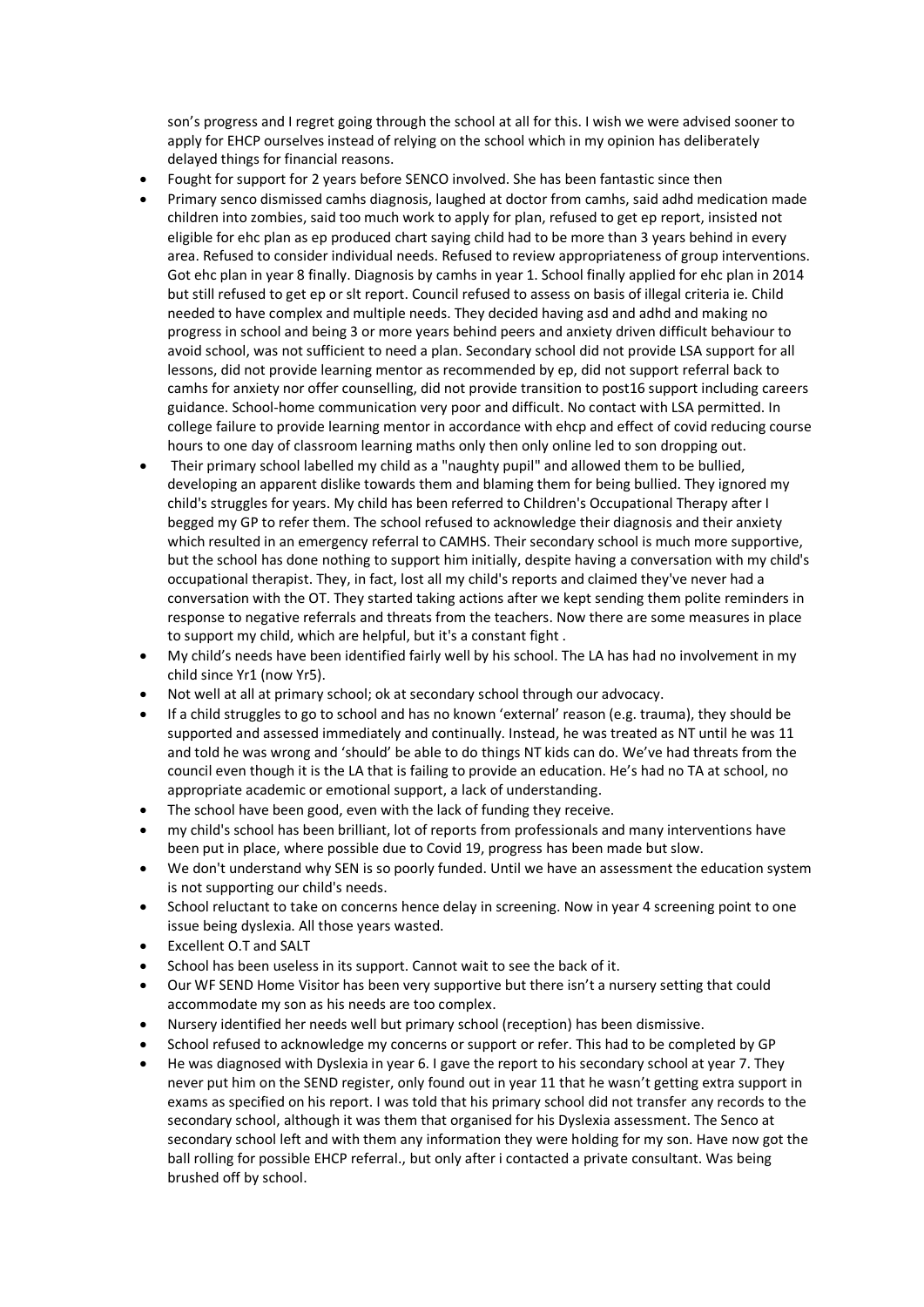### **Health comments**

- She's still not been tested for ADHD after months of waiting.
- I am angry at the lack of expertise among GPs for autism. Looking back with experience, it was clear to me that my son showed obvious autistic traits yet despite several visits to a local GP about his speech delay, autism or a learning disability were not even mentioned. We were sent for a hearing test which was fine. Then we were finally sent to Speech and Language therapist and that's when we were told that he may be on the autism spectrum. It then took well over a year for an autism assessment. I believe we have lost 2 years in potential help for my son due to a lack of knowledge from GPs and the slow process to diagnose autism. The entire system is broken and it has let people down. If I could go back in time I would have gone down the private healthcare route as the NHS is hopeless when it comes to dealing with children that have autism. A knowledgeable GP should have immediately flagged concerns as he showed very obvious signs of autism such as delayed speech, no eye contact, not responding to his name etc.
- Dreadfully long process. Went private in desperation to move the process for an EHCP application along
- GP still refusing to do health check. Very poor referrals so unsuccessful.
- I don't feel the school is doing much to understand my child's mental and physical health.
- Shows signs of anxiety and compulsive behaviour which have been dismissed and not investigated fully.
- Failures in the education setting have severely affected his mental health. This is not an individualschool problem but the entire education and educational support system. Still he has been continually pressured to be in environments that cause him anxiety and lead to depression, and made to feel guilty and shame
- WF Occupational Health has been shocking, the state of the service is disgraceful. WF Child Development Team have been helpful but waiting lists to access paediatric services and referrals was too lengthy. Wheelchair services were very helpful. Lack of parental support groups during Covid has been difficult.
- The assessment by the paediatrics team was done thoroughly, but it hasn't been actioned as anything useful at this stage.
- Struggling with mental health
- NEEDS CONTINUOUS PHYSIOTHERAPY WHICH IS NOT PROVIDED. NO HEALTH REVIEWS, NO SALT THERAPY GIVEN
- After my son was discharged from Wood Street we have no health support. I have serious concerns I think need to be addressed about his health but no idea how to. I also think he needs OT and physio input but that has been extremely difficult to access.
- Health has never contributed to my child's EHCP, despite her having health needs arising from her ASD (e.g. problems due to limited diet)
- She's had severe mental health issues that have not been addressed at all!

# **Social Care Comments**

- Have not had any luck with transferring to short break personal budget despite many requests. Was informed citizen's Advice would be managing the change from SB Hours to PB but despite a one year wait no response. For the previous yr ending 2021 March we still have not transferred to a personal budget. The last 2yrs SB have been of no tangible use as hrs were not used. Need a better local offer as the options are too limited and leave us without much needed support.
- Early Help gave generic parenting advice. He was undiagnosed awaiting assessment. It was a good space for me as a parent to talk things through, but the tips weren't appropriate. There's been no direct support for him in this area at all.
- interventions have been put in place to help my child make the right social and emotional choices.
- Irem from Early Help Team has been brillian.t
- Social care has never been involved in my child's EHCP. She receives short break hours but have not found any good ways to use them.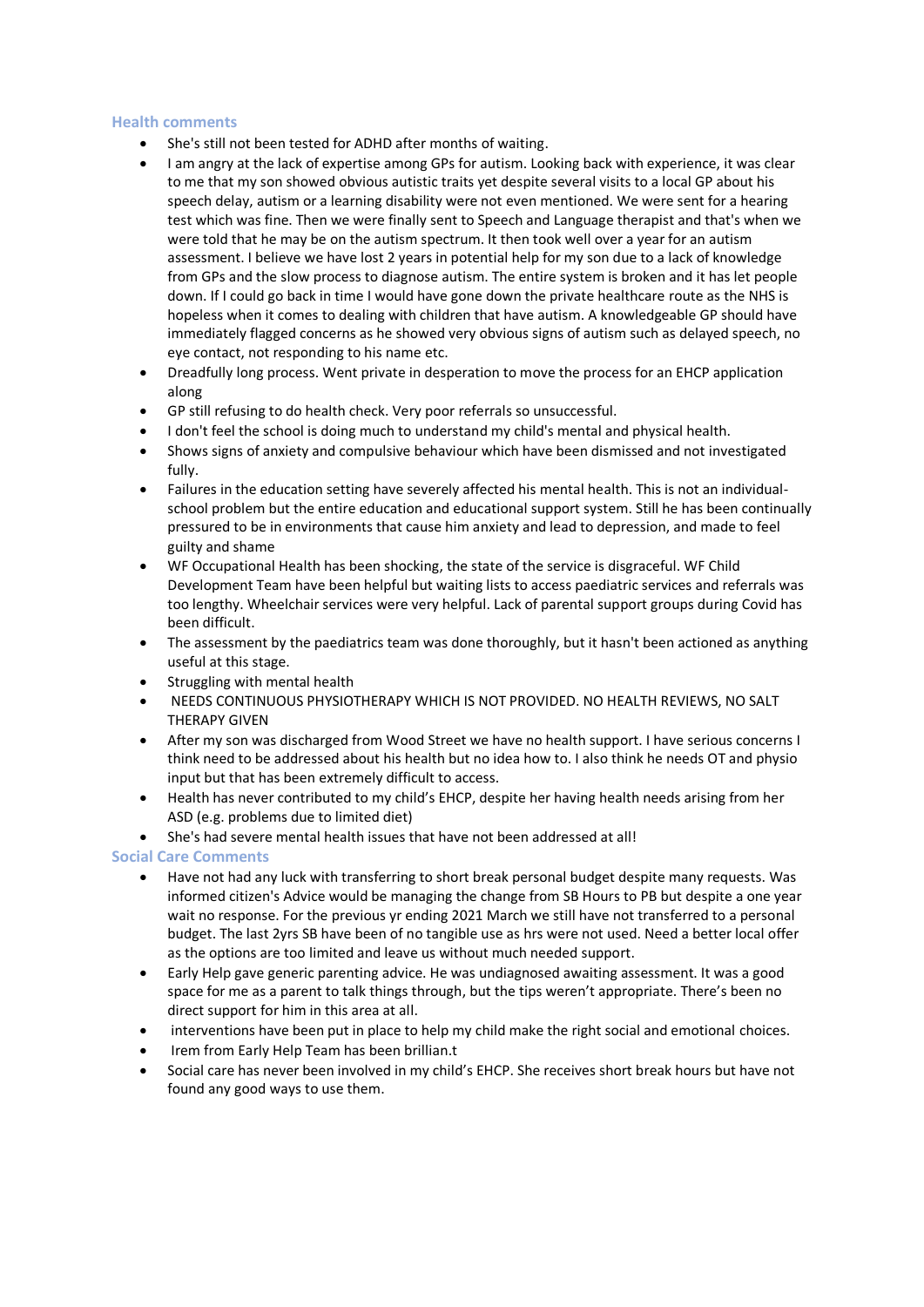#### **5. Please tell us how well your views were taken into account when your child/young person's needs were identified by**

| <b>INCESS WEILD INCITENTIES</b>                                                                                           |                     |                      |                                   |              |              |                                   |
|---------------------------------------------------------------------------------------------------------------------------|---------------------|----------------------|-----------------------------------|--------------|--------------|-----------------------------------|
|                                                                                                                           | <b>VERY</b><br>WELL | <b>OUITE</b><br>WELL | <b>NOT</b><br><b>VERY</b><br>WELL | <b>N/A</b>   | <b>TOTAL</b> | <b>WEIGHTED</b><br><b>AVERAGE</b> |
| Education e'g nursery,<br>school, college                                                                                 | 23.36%<br>25        | 39.25%<br>42         | 32.71%<br>35                      | 4.67%<br>5   | 107          | 2.10                              |
| Health e.gGP, Hospital<br>specialist, wheelchair<br>services, SALT, OT,<br>Continenceservices.<br><b>CAMHS</b>            | 15.38%<br>16        | 42.31%<br>44         | 26.92%<br>28                      | 15.38%<br>16 | 104          | 2.14                              |
| Social Care e.g social<br>worker, g. Early Help, short<br>breaks, respite services,<br>residential and<br>supportedliving | 5.71%<br>6          | 19.05%<br>20         | 31.43%<br>33                      | 43.81%<br>46 | 105          | 2.46                              |

### **6. How satisfied are you with the ongoing monitoring and assessment of your child/young person's needs by education, health and social care?**

• I was informed that I could go to the GP and express my concerns so as to get the appropriate referrals. The GP literally sent me away and said "How do I know your child has autism?" After hustle and bustle I was given another doctor who mentioned the previous GP was Locum and did not understand the protocol. It was unnecessary to have to go through that. My child's need were not taken in to account, we had to wait long to see the doctor at the reception, my child was not cooperative with check ups and the doctor seemed not to have a clue of how to go around him. It was a hectic stressful process in comparison to the community paediatrician who made it so favourable for my son and in turn he cooperated well.

|                | <b>VERY</b><br><b>SATISFIED</b> | <b>FAIRLY</b><br><b>SATISFIED</b> | <b>NOT</b><br><b>SATISFIED</b> | <b>NOT</b><br><b>APPLICABLE</b> | <b>TOTAL</b> |
|----------------|---------------------------------|-----------------------------------|--------------------------------|---------------------------------|--------------|
| Education      | 13.08%<br>14                    | 39.25%<br>42                      | 43.93%<br>47                   | 3.74%<br>4                      | 107          |
| Health         | 13 21%<br>14                    | 40.57%<br>43                      | 36.79%<br>39                   | 9.43%<br>10                     | 106          |
| Social<br>Care | 6.67%                           | 20.00%<br>21                      | 40.00%<br>42                   | 33.33%<br>35                    | 105          |

- We have had very little actual support from local healthcare. There have been a few parenting sessions on autism and some videos but that's about it. I would expect speech and language therapy, occupational therapy, help with eating, sleeping etc. but there has been none of this. Covid has been used as an excuse for limited help which has been very frustrating. When it comes to dealing with autism, the NHS is not fit for purpose.
- After finally receiving multiple diagnoses, we are still waiting for support from CAMHS. Have been referred for a Social Worker, but have heard nothing.
- AR in December 2019 was meant to be final transition review but EP report only just commissioned and only written at end of 2020 so no meeting to consider its recommendations, no update to plan, nothing put in place. In fact less support for son in year11 than ever die to loss of LSA and absence of senco at crucial times. Ehc plan only updated due to my pressure and threat to sen manager to take to tribunal thrn they agreed to update plan, consult on posdible placements and promised a transition package which never materialised. Sen officer handed over case to another person in May who never got in touch to say placements had offered places until July when too late as had had to give certainty to son and accept for first placement. No consideration of his needs given disaster of education to that point. No interest in fact that secondary school had cancelled functional maths and English so son could not receive those certificates, without ever telling us. No concern that secondary school had abandoned asdan , when asked in march 2020 whether son needed to complete any coursework to receive certificate eventually in july/August senco admitted they could not say what had been done to achieve asdan - no coursework apart from once writing a cv - but sent a bronze certificate anyway. As covid hit in year 11 son stopped attending school March 2020. School did eventually invite him in but he was too scared to go. No education was offered nor any contact from any staff who had actually been teaching or supporting him. It was as if they had all died. Only "support" from school was a weekly call and visit to pavement from another member of staff to ask if ok but that did not help son.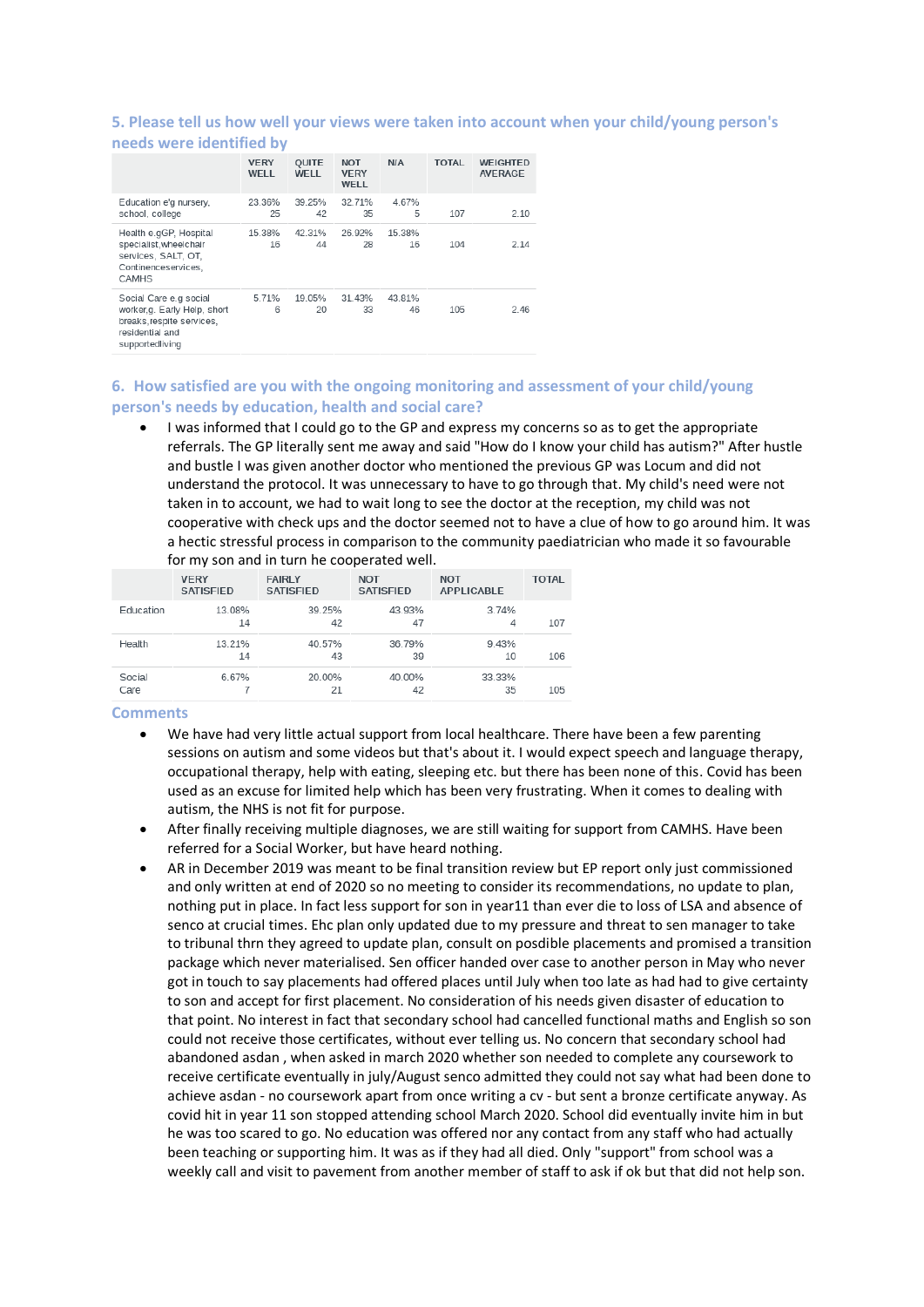Council sen officers did not contact at all to ask how son was. They only got in contact after I had threatened manager I would go to tribunal due to failure to update plan months after AR and no one had been answering my calls and emails. The new sen officer who forgot to tell us result of consultations until July have contacted again. I did not hear from any one at council until college finally arranged AR in march 2021 and post16 send officer attended. But it was not an annusl review just treated as a crisis meeting - AR may take place next week but so far not seen any reports by anyone college says they don't have any. Only I have written the form. They have not proposed any amendments to the plan although it is out of date.

- Apart from the annual review there is no feedback on my child's development/needs/attainment at school. We have little or no involvement with healthcare as there have been no underlying health issues. However we have been to the GP several times regarding digestive/bowel issues and the fact this could be connected with autism has not been entertained. The care we have received in WF since a very bad road traffic accident last year has not been 'autism friendly'.
- My child's school (out of borough) identify needs and address them very well whether they are specified in the EHCP or not.
- He has been failed again and again and is no longer going to school. We now have to wait 12 weeks at the least to get an ECHP and hopefully funding for alternative provision! How much will his educational, social and health needs suffer in that time? It's a failing system with unnecessarily long delays and no emergency provision. Camhs took 18 months to diagnose and this was on the 2nd attempt (1st referred 4.5 years previously
- Always seem to be behind in getting assessments. Other children have a greater priority is the usual scenario. Initially accepted that perhaps they had a better idea of possible issues in that they are trained professionals but sadly that is not the case.
- The social care is patchy. Most of our support comes from the school. CAMHS has been poor at following up with us, even though our case is still open and our son is still expressing suicidal thoughts. He receives counselling from Place2Be via the school, but I think he needs a higher level of counselling.
- Do they know he's alive still?!...
- Have had to use a solicitor numerous times for my sons needs to be addressed.
- ONCE THE CHILD BECOMES A YOUNG ADULT, NOBODY WANTS TO KNOW, THATS THE TRUTH.
- Social care input was non existent. As my child goes to a special school and have had not had a meaningful ehcp review since nursery then I am not sure he there has been progress.

# **7. If your child is on SEN Support (i.e. the stage before a child gets an EHCP) does the school review the support plan at least 3 times a year?**

| <b>ANSWER CHOICES</b> | <b>RESPONSES</b> |     |
|-----------------------|------------------|-----|
| Yes                   | 9.35%            | 10  |
| No                    | 14.95%           | 16  |
| Don't know            | 16.82%           | 18  |
| not applicable        | 58.88%           | 63  |
| <b>TOTAL</b>          |                  | 107 |

# **Comments**

•

- Not that I am aware of. I have also never seen a plan from the school although I think they would claim there was one if challenged. However, some accommodations and support are in place.
- Didn't even know this was a thing.
- He's under SEND but there isn't a comprehensive plan.
- But last time just sent a standard letter and didn't even bother ticking which support given.
- No one has mentioned SEN Support.
- I haven't seen a support plan and no contact for 3 months now.
- School has refused to release the SEND support plan even though she is on the SEN register.
- Targets are terrible, no real focus on skills and they are not achievable or measurable "listen and pay attention 75% of the time".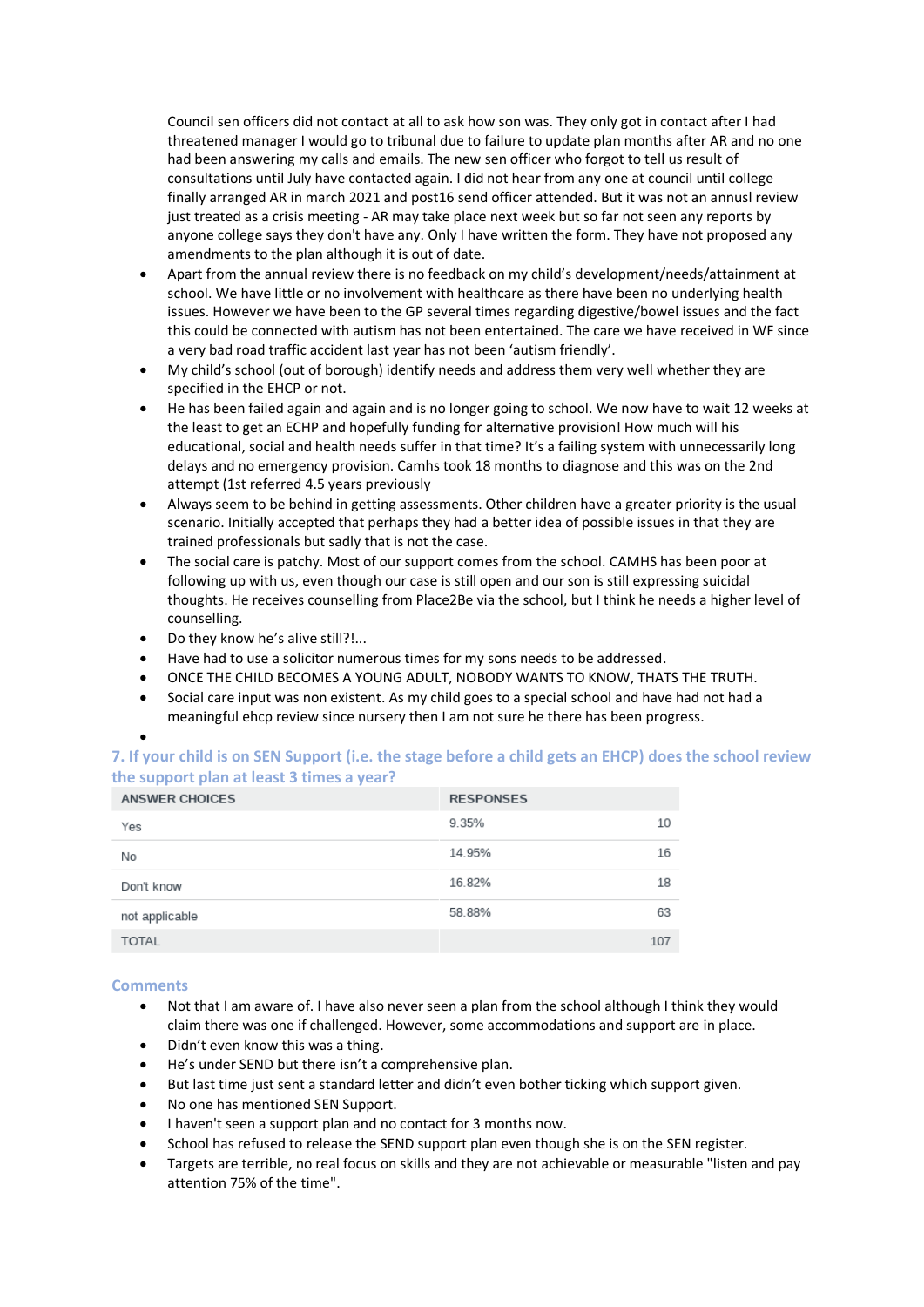**8. Have you had an annual review of your child's EHCP that took place within a year of the previous review or within a year of the plan being written?**

| <b>ANSWER CHOICES</b> | <b>RESPONSES</b> |     |
|-----------------------|------------------|-----|
| Yes                   | 34.58%           | 37  |
| No                    | 27.10%           | 29  |
| not applicable        | 38.32%           | 41  |
| <b>TOTAL</b>          |                  | 107 |

**Comments**

- Last AR Dec 2019. Crisis meeting with send officer attending March 2021, another due next week.
- The school has instigated and conducted annual reviews every year but WF have never followed up with a response on the EHCP.
- My child's school are very pro-active and organised when it comes to annual reviews, even though the borough rarely turn up to them.
- No one from the LA has ever turned up to a review even after being invited by the school.
- Its been 2.5 years since the last review
- It's due, it's late, and only when prompted by solicitor was it looked at to be reviewed
- They had a short, incomplete and useless meeting that was supposed to have been an urgent meeting to discuss problems with the freshly issued plan, and they called it a Person-Centred Review. It was anything but.
- Had one in July 2020. Previously was December 2018 which was finalised February 2019.

#### **9. How well do you think your child/young person's needs are met by the following service areas?**

|                | <b>VERY</b><br>WELL | <b>OUITE</b><br>WELL | <b>SATISFACTORY</b> | <b>POORLY</b> | <b>DON'T</b><br><b>KNOW</b> | <b>TOTAL</b> | <b>WEIGHTED</b><br><b>AVERAGE</b> |
|----------------|---------------------|----------------------|---------------------|---------------|-----------------------------|--------------|-----------------------------------|
| Education      | 11 21%<br>12        | 26.17%<br>28         | 29.91%<br>32        | 28.97%<br>31  | 3.74%<br>4                  | 107          | 2.88                              |
| Health         | 10.38%<br>11        | 27.36%<br>29         | 25.47%<br>27        | 29.25%<br>31  | 7.55%<br>8                  | 106          | 2.96                              |
| Social<br>Care | 5.94%<br>6          | 11.88%<br>12         | 14.85%<br>15        | 34.65%<br>35  | 32.67%<br>33                | 101          | 3 7 6                             |

- my child attends a mainstream resourced provision however all he has is class teaching and a 2-1 LSA. There are no educational interventions
- We pay for private tutoring. What school can provide in terms of booster classes is limited and not using a specialist approach so while it is helpful, it would not be enough on its own.
- The school does what it can but it's not equipped to deal with complex ASD
- Reports (following telephone consultation with paeds) v v slow to arrive--annoying when referrals are supposedly taking place. Audiology made it extremely clear to us at last visit that they were fitting us in during their lunchtime--this is a matter for their management & should not be moaned about to a parent!
- ONCE SHE TURNED 18, CHILDREN SERVICES REFERRED HER TO NELFT DISABILITY TEAM. THEY ARE DOING NOTHING ABOUT HER NEEDS. EG, PHYSIOTHERAPY, SPEECH LANGUAGE OR ADULTHOOD PREPARATION
- His mental health has suffered a lot due to all the inappropriate pressures on him and failures to address his needs and make accommodations.
- My son was asked to undertake a hearing test, and we are still waiting. Had an appointment booked for 6 Jan bit it was cancelled due to covid and never heard back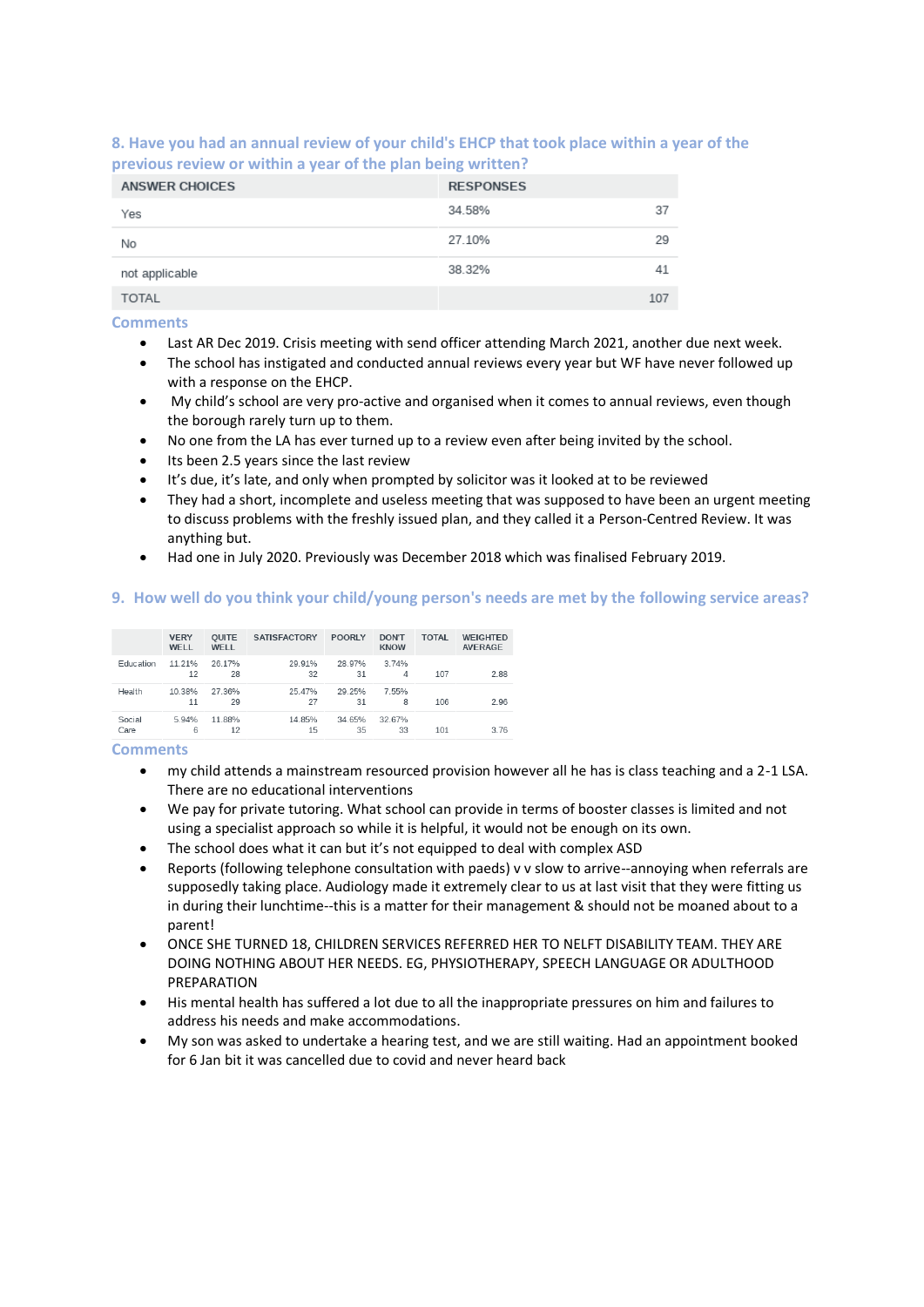# **10. If your child struggles to attend school, does their school make reasonable adjustments for them to be able to attend school and reach their potential?**

| <b>ANSWER CHOICES</b>                            | <b>RESPONSES</b> |     |
|--------------------------------------------------|------------------|-----|
| Yes without me asking                            | 10.28%           | 11  |
| Yes, if we ask them to                           | 22.43%           | 24  |
| Have asked but they haven't made adjustments     | 15.89%           | 17  |
| Have never asked for adjustments, but I will now | 8.41%            | 9   |
| Adjustments are not needed for my child          | 42.99%           | 46  |
| TOTAL                                            |                  | 107 |

#### **Comments**

- Yes and no. It is college not school. Currently yes they are offering adjustments like offering reduced hours dropping classes, choosing what to attend, even just going for social meet up just to get son back into the building and also offering at last time with a learning mentor- but seems all too late.
- The school tries but he's not there a lot so it's hard for them to support him and also the adjustments they can make are limited and not really appropriate. With so many subject teachers at secondary they can't all understand and adjust to his needs and some treat him as a 'problem' and report his coping strategies (eg head on desk) as 'bad behaviour'
- He doesn't struggle to attend school but school fights us on any adjustments. As they feel our son should adjust. Eventually they will come up with an idea and make it sound like their own (as long as our son is supported it doesn't matter where the suggestion comes from). School do not like any parent input. So yes eventually some adjustments has been made.

| <b>ANSWER CHOICES</b>                                                             | <b>RESPONSES</b> |     |
|-----------------------------------------------------------------------------------|------------------|-----|
| Yes                                                                               | 36.45%           | 39  |
| No                                                                                | 22.43%           | 24  |
| I did, but they have left recently and I haven't been told who the replacement is | 14.02%           | 15  |
| not applicable                                                                    | 27.10%           | 29  |
| <b>TOTAL</b>                                                                      |                  | 107 |
|                                                                                   |                  |     |

# **11. If your child has an EHCP, do you know who your SEND Officer is?**

#### **12. How do you rate communication with the SEND team?**

| <b>ANSWER CHOICES</b>                     | <b>RESPONSES</b> |     |
|-------------------------------------------|------------------|-----|
| Excellent                                 | 4.67%            | 5   |
| Good                                      | 21.50%           | 23  |
| Poor                                      | 27.10%           | 29  |
| Inadequate                                | 31.78%           | 34  |
| Not applicable- never had to contact them | 14.95%           | 16  |
| <b>TOTAL</b>                              |                  | 107 |

- Communication with SEND has been very poor for the most part. Some people have been useful but it's impossible to always find the right person and you are sent to various people. WF need to have a dedicated, central SEND department - one that actually responds to emails and phone calls.
- So many changes through the year at times have had to contact the very senior lead i.e. director for SEND to offer clarity on who will be addressing our query. The said leads have been on guard and asked probing questions as to how their details were found despite these being made available for service user should a need arise as they are in a public role and expected to be approachable- They are not very forthcoming and did not put me at ease due to their probing rather than an explanation of the changes the local department.
- There is no communication! It's always one way. We email them and hear the results from our child, by asking them if there are any changes. During the only meeting we had with SENCO and an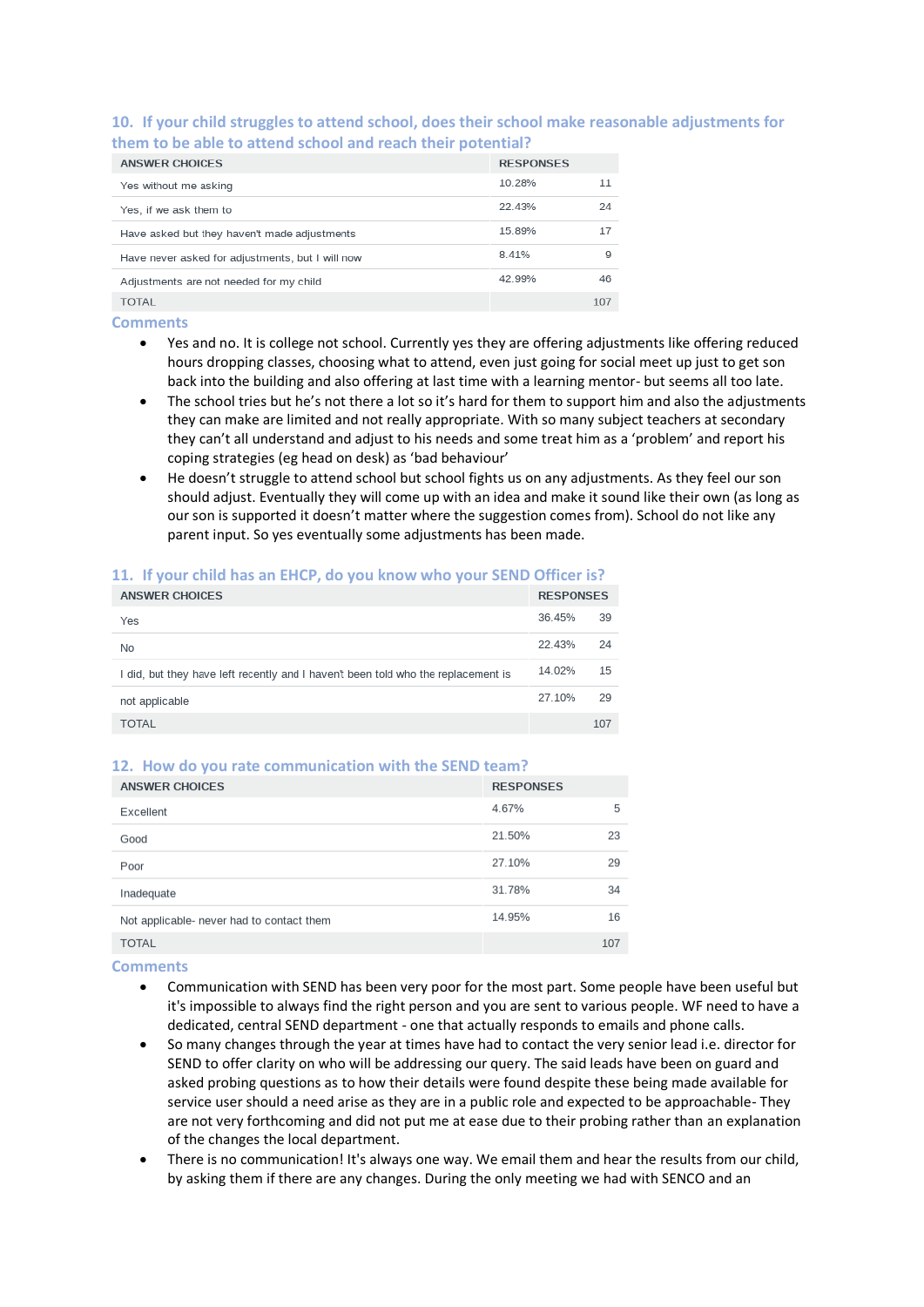educational psychologist, the SENCO was unwelcoming (didn't even say hi, huffed and puffed their way into explaining why we were having that meeting) and just muted themselves and switched off their camera for the rest of the meeting. We don't know if they were still present or not. Apart from this, communication has been none to very minimal.

- Communication with the SEND team is non existent they have never contacted me and I wouldn't know how to contact them if it wasn't for the files on the Parent Forum FB page.
- High churn. Had 4 sen officers during the 20 weeks to get the EHCP! Tribunal officer has now left too and no one replies to our questions
- We only speak when there is an issue, as we have not had an annual review since the change in officer we have exchanged emails and had one phone call. I find they do not have the authority to challenge the school now they are allocated to one school. they lack confidence.
- Home Visitor are excellent, struggle with the rest of the team
- Had no problems with getting in contact with actual Sen officer bit during the process of getting on it was a nightmare getting in contact with team leads and EHCP was issued very late and only after constantly chasing them up and sendiass getting involved
- Mostly awful, particularly team leaders and above. Very ingenious, don't respond effectively or in timely way. Offer meetings and faux empathy and then don't follow through. Meetings become phone calls between one or more important meetings. So much talking and so little action and resolution. They seem incapable of listening and their apparent reading comprehension is abysmal.
- They do not respond to any communication unless repeatedly chased or threatened with formal complaint.

# **13.How could communication with the SEND team be improved?**

- They need to reply to emails, even with just holding information. For them to explain the process.
- More explanatory more customer friendly more approachable more information and reasoning or guidance on the reform or restructuring of service. Limitations on how often the system may be restructured- pointless changes in position names and remit makes no difference to quality of pur experience. In fact feel more and more excluded/alien Directors should be more accountable and fearless of encounters or frankness towards the users of the service which they manage and publically answerable annually
- If they cared about their job and responsibility for the kids' lives thry would introduce themselves, keep in touch, plan reviews in advance, send minutes of meetings, update plans on time. Also they would bother reading the file before going to a meeting and offering nothing apart from saying well I don't know the child or the council won't agree to that.
- As a starter I would like to receive a letter or email from our SEND officer introducing themselves and explaining what they do and how they fit in to the whole process of special needs children's lives. It would be good to have a dedicated online resource, message service, newsletter (that wasn't out of date before we received it). I think they rely far too much on the Parent Forum for communication there are parents of SEN children who are not members.
- Actually respond to emails. Pre-emptive emails when SEND officer leaves to let parents know who the replacement will be.
- Keep your staff and be more caring towards families and children with Sen! We are not against you, we want adequate support for our children!
- More centre and training staff

•

- Answer their phones, answer their emails. They clearly have too much work so there needs to be more Sen officers. They should be familiar with the children that they are supposedly advocating for
- Face to face or virtual meetings could be helpful.
- I think they should meet the children they are working for, so they get a feeling for this child rather than seeing them as a budget line on a spread sheet.

**14. Do you think there are enough leisure activities for children or young people with SEND in Waltham Forest?**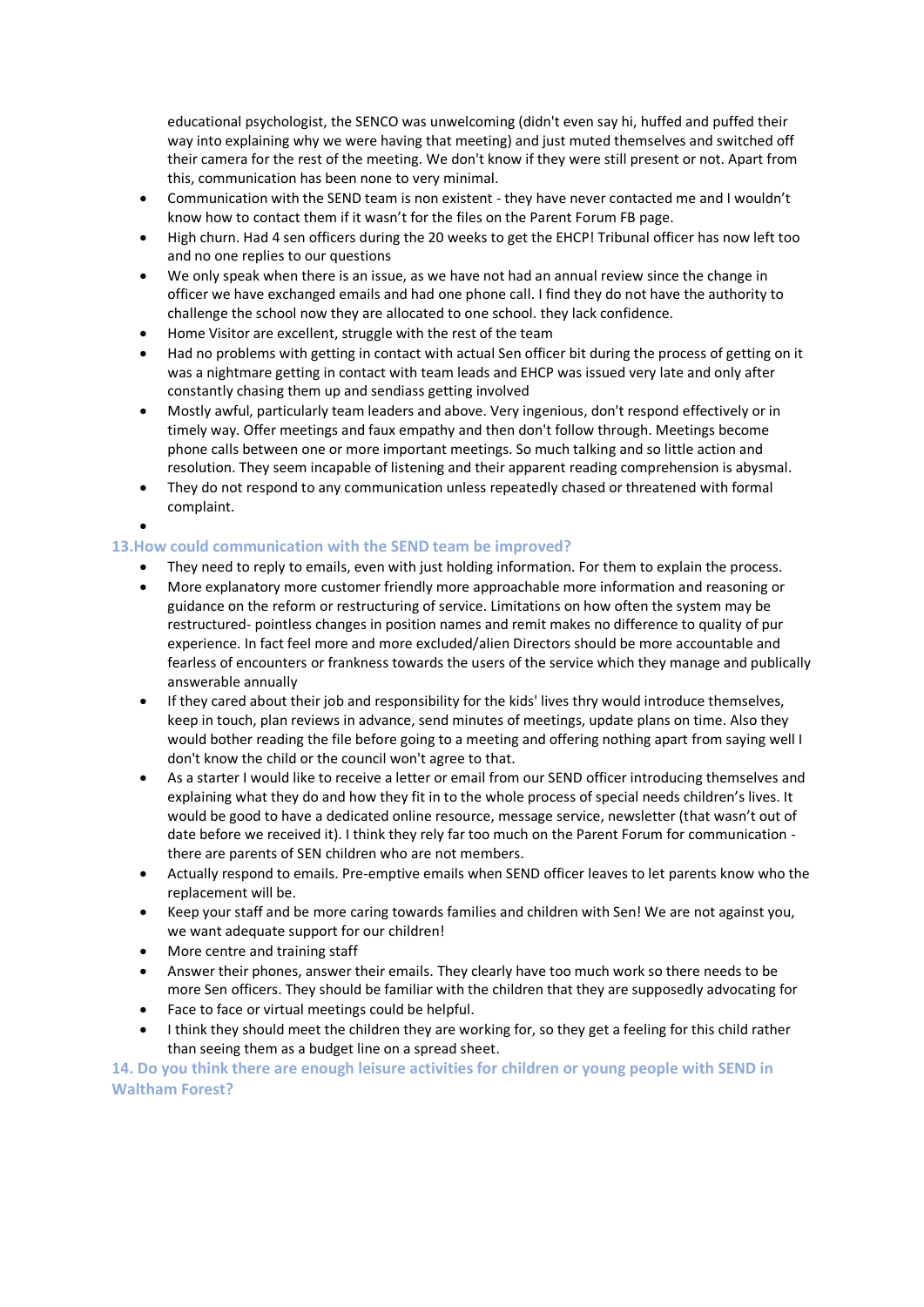| <b>ANSWER CHOICES</b> | <b>RESPONSES</b> |     |
|-----------------------|------------------|-----|
| None of the above     | 0.93%            |     |
| Yes                   | 2.80%            | 3   |
| No                    | 73.83%           | 79  |
| Don't Know            | 22.43%           | 24  |
| <b>TOTAL</b>          |                  | 107 |
|                       |                  |     |

### **Comments**

Parents generally don't feel there are sufficient leisure services for children/young people with SEND. This has been made worse by Covid as many services are not operating fully, including short break services.

- Need more SEN specific sessions, eg quieter, less crowded
- Not at all varied enough or as robust as they were, Need more flexiblity if we need to buy something in lockdown and did not make the deadline date to use certain amount of hours to buy equipment we should allowed to do so later than the deadline. People have been sick with covid and caring responsibility for whole families has been upon them, so we can't all be expected to meet deadlines. This budget is for the young person to utilise and yr after is going unspent due to the rigid rules of service as above limited choice and inflexibility of the manager of the case lead/coordinator. please be open to suggestions of the family of the young person who are the only advocates for them. They do know what they need and the SEND need to start listening and endeavouring to meet them more than half way to use the funds that are rightly their to support the persons in question My worry is that countless families & young people are going without essential care and support not from lack of need but lack of utilising the fund ring fenced for them. The SHORT BREAK system of not having access to amount bot utilised in the past and the probing of cases where funds are reabsorbed to the council budget should be questioned. If the young person is still living then questions should be asked as to how they are supported if the funding set aside as a SB budget is not utilised for them. This will directly show if the council is doing their job well or not. So far I doubt they are as nobody has very discussed the stats on finances assimilated due to lack of uptake of users.
- Not at all. My son is only 2 and a half, but already I note there is only 1 play group for children with special needs (of his age group - Somewhere to Belong) and the other group specific to his actual diagnosis (DS) is under threat of closing/no longer running and it only runs once a month as it is - Shocking!
- There needs to be more training for all leisure activity providers. We had a bad experience with sports at local leisure facilities
- There could be more sports activities such as swimming/ karate/ horse riding. With lessons for kids with SEN.
- There are none suitable for my child. I would like him to be supported to access mainstream clubs if there is none.
- 1-2-1 swimming lessons and football would be a great start
- Needs flexibility to meet individual needs. Also needs activities for CYP with no intellectual disability and more moderate support needs, but who need support. Specialist swimming tuition, climbing club, other interest based social groups. Allow some groups to include siblings to make it easier and more accessible for families to attend.
- Absolutely not. There is nothing from what I can tell, it certainly doesn't feel accessible. And what there is is in Walthamstow and we live in Leytonstone.
- Not enough diverse activities for all age groups and no activities where adults can stay and participate, which is the biggest barrier to accessing activities.

| <b>ANSWER CHOICES</b>                   | <b>RESPONSES</b> |     |  |  |
|-----------------------------------------|------------------|-----|--|--|
| Yes                                     | 32.71%           | 35  |  |  |
| No                                      | 28.04%           | 30  |  |  |
| Never heard of short breaks             | 19.63%           | 21  |  |  |
| Heard of short breaks but never applied | 19.63%           | 21  |  |  |
| <b>TOTAL</b>                            |                  | 107 |  |  |

#### **16. Does your child access short breaks?**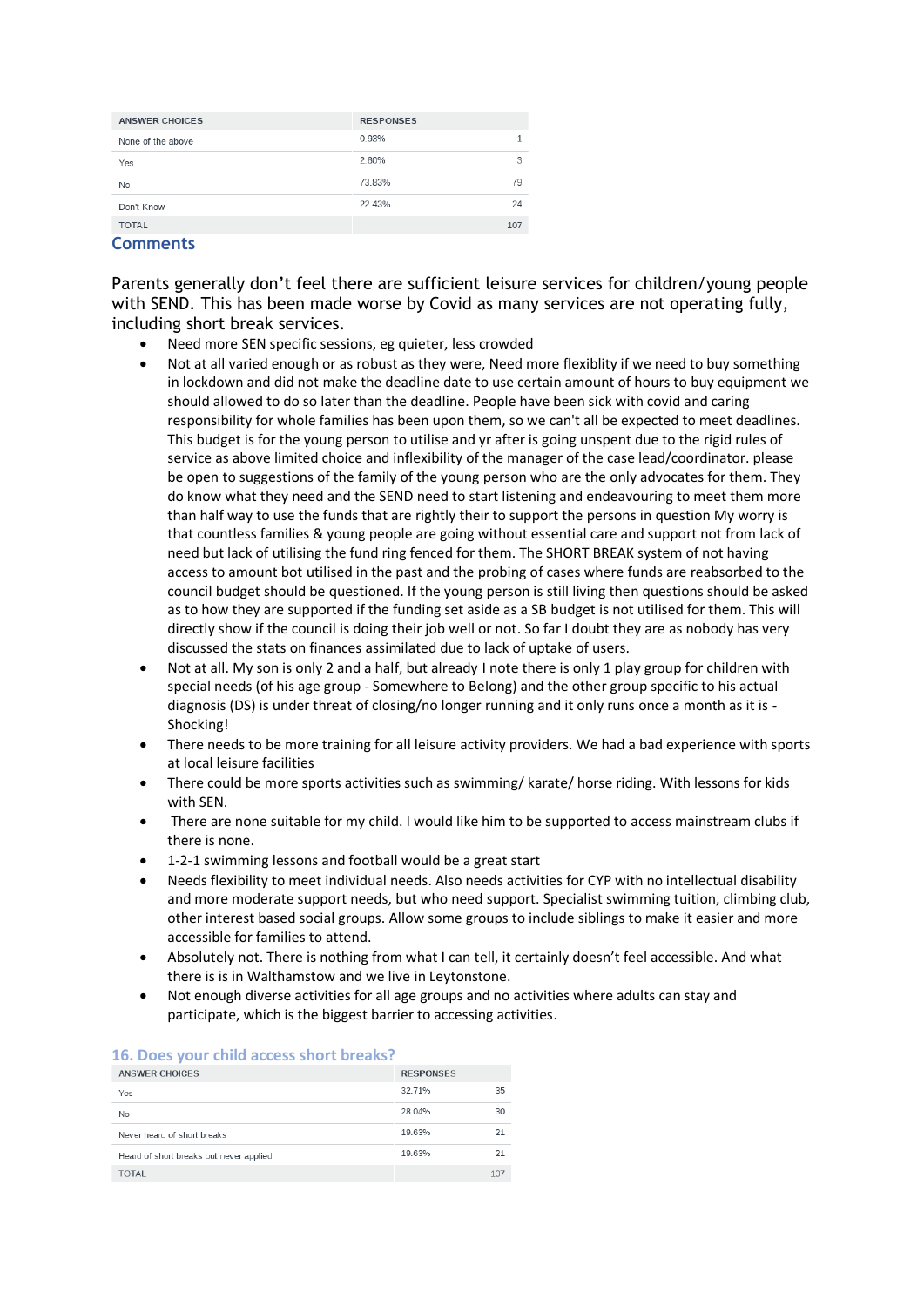### **17. If you have accessed short breaks, how could the service be improved?**

- I use the limes service but it's only 10-3 but I work full time-sing patent this single income. I use the short breaks but then I have to pay and extra £15 per day and a member ship fee. I also then have to pay a childminder to take him and drop him off. There are NO facilities for a working parent with an autistic child available
- Feel so done in by the processes around WF and whether we would get anything worth having I can't be bothered
- Employ more staff
- Funding for services that are appropriate to the needs of eligible children and young people.
- More hours? More choice for using the hours? -the chap that deals with the breaks is brill, very kind and understanding
- We have limited access as other areas are all booked so didn't get a a chance to look for other providers so stuck with one provider since one year though he is happy with the outing
- Make it easier to get support. Admin is hard. Support kids to access inclusive things like Scouts, Guides, drama groups, after school sports club. Actually remove barriers to participation
- More activities that are short(30 mins to an hour), at convenient times and where parents can stay and participate or at least observe

### **18. Overall, how well do the services your child/young person uses help them to do the best they can in-**

|                                              | <b>VERY</b><br>WELL   | <b>OUITE</b><br>WFI I | <b>SATISFACTORY</b> | <b>POORLY</b> | <b>DON'T</b><br><b>KNOW</b> | <b>TOTAL</b> | <b>WEIGHTED</b><br><b>AVERAGE</b> |
|----------------------------------------------|-----------------------|-----------------------|---------------------|---------------|-----------------------------|--------------|-----------------------------------|
| Fducational<br>Progress                      | 8.41%<br>9            | 21.50%<br>23          | 25.23%<br>27        | 31 78%<br>34  | 13.08%<br>14                | 107          | 3.20                              |
| Taking Part<br>in<br>community<br>activities | 2.88%<br>3            | 4.81%<br>5            | 17.31%<br>18        | 47.12%<br>49  | 27.88%<br>29                | 104          | 3.92                              |
| Leading a<br>healthy life                    | 4.81%<br>5            | 21.15%<br>22          | 27.88%<br>29        | 26.92%<br>28  | 19.23%<br>20                | 104          | 3.35                              |
| Getting<br>ready for<br>adulthood            | 0.98%<br>$\mathbf{1}$ | 3.92%<br>4            | 14.71%<br>15        | 44.12%<br>45  | 36.27%<br>37                | 102          | 4.11                              |

# **19. How easy do you find it to get information about services that are available and what they do?**

| ANSWER CHOICES | <b>RESPONSES</b> |     |
|----------------|------------------|-----|
| Very easy      | 3.74%            | 4   |
| Quite easy     | 8.41%            | 9   |
| Satisfactory   | 19.63%           | 21  |
| Difficult      | 52.34%           | 56  |
| Very difficult | 15.89%           | 17  |
| <b>TOTAL</b>   |                  | 107 |

**Comments**

- Local offer is a shambles since it was first set up it has only gotten worse I can never navigate it to find what I need take calls to local links I have
- Only due to the Waltham Forest Parent Forum, I get all of my information from there, not the borough
- But that's only because i am online all the time! People that aren't would struggle
- Its a blessing to have the parent's Forum on face book where you can ask about anything and get professional advice instantly and free of charge!

**20. Have you heard of the 0-25 SEND Local Offer?**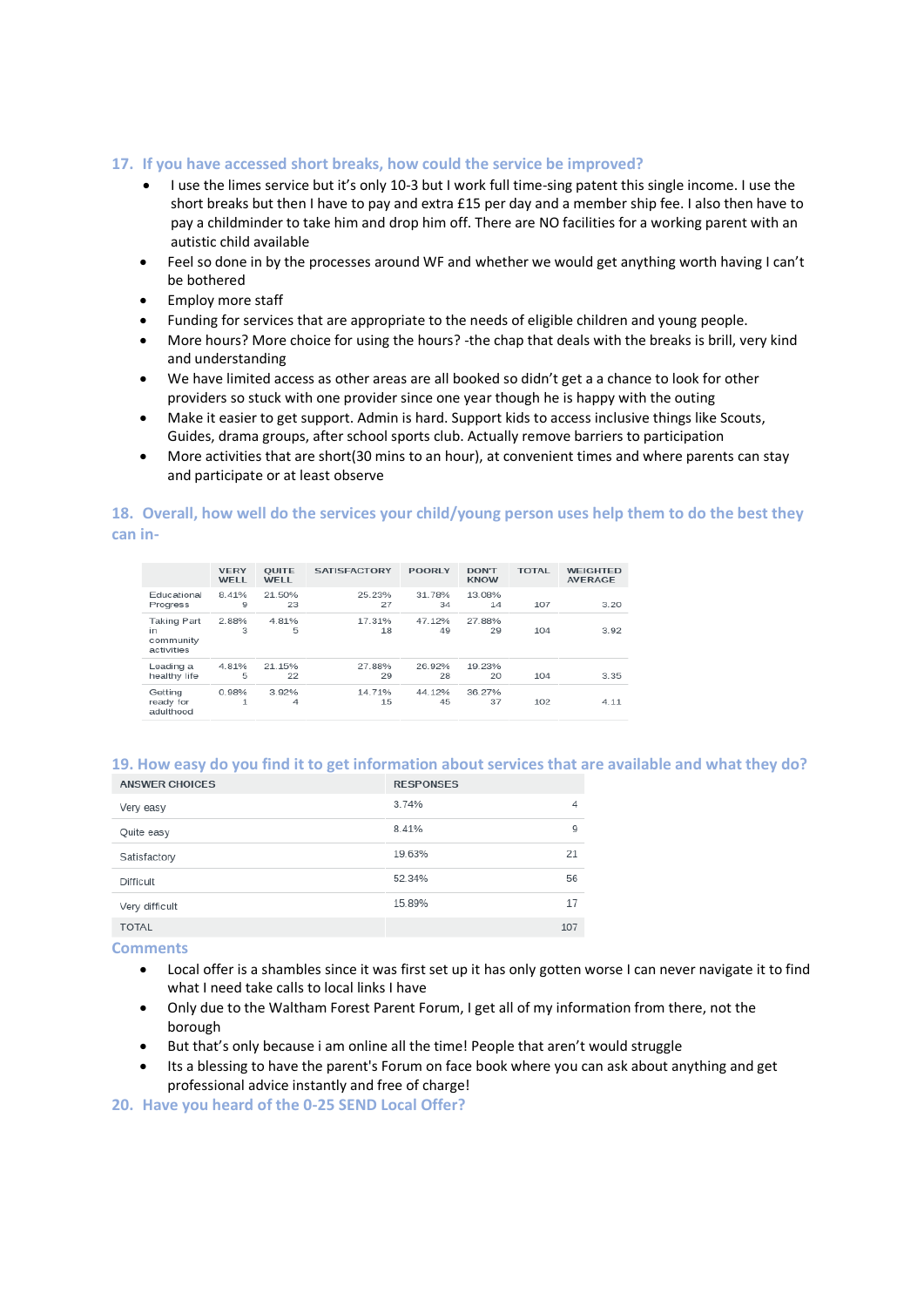| <b>ANSWER CHOICES</b> | <b>RESPONSES</b> |     |
|-----------------------|------------------|-----|
| Yes                   | 32.71%           | 35  |
| No                    | 67.29%           | 72  |
| <b>TOTAL</b>          |                  | 107 |

# **21. Can you please tell us of any positive experiences you have had with any SEND Service?**

- Zoom calls we had over lockdown were very effective
- The EP report we received had great recommendations on it for school. As did the SAL report. I feel when these got put into the EHC plan though it all gets a bit lost. A lot of it now seems out of context. For example, my son when he was 1 didn't like the feeling of grass on his feet and that somehow translates to him having sensory differences as a 4 year old even though there is no other evidence of this and nothing in the reports. I was unable to get it removed
- Was surprised when informed of change of SEND officer by post, as wasn't informed when there were changes before. Nice to be kept informed. Previous SEND officer (Sau) was good at following up tasks she said she would do
- We have worked with Children's Occupational Therapists in Wood Street, E17. My child has received excellent support from them and they really, really tried their best to help them in every way they could.
- Jolanta has been great as have the dentist and nutritionist.
- SENDIASS has helped and one Early Help worker was outstanding.
- Elhap via the short breaks service is fantastic.
- Camhs have always tried to help and Ed psych Wayne was very helpful in lockdown with phone calls
- SEND at the secondary school tried to understand his needs without a diagnosis and although he's rarely they. They offered a range of flexible support and special interest classes, as well as full access to the 'provision' at the school and a flexible timetable. They have tried to support me as a parent and chased Camhs for a diagnosis
- SALT team are amazing. Gave a lot of support, support plans, referral parent to special sessions. Amazing
- CAMHS and SALT have both written very helpful reports with regards to my son's EHCP, the SEND officer has been really helpful, SENDIASS have been magnificent.
- Send provision my sons school offer is very good.
- My sons ADHD clinic appointments are always helpful, makes us feel as ease and gives us the right help.
- Community Epilepsy Nurse is extremely helpful and supportive Marie Fleming
- Camhs although a long waiting time and I have had to complain about this, the professionals are wonderful with my child and with me being anxious about the process.
- Somewhere to belong is great.
- The Waltham Forest Parents Forum is excellent and caters to all our needs and questions. Should be able to get this from our send officer!
- We had very good experience with our send officer Iliana while we were looking to get place for our son in school..she was very accessible and helped us in every way possible.
- The EP Cygnet course was good. The LO equipment offers during lockdown were great

# **22. Can you please tell us of any negative experiences you have had with any SEND Service?**

- Early intervention is crucial for a child's development and it is proven that with the right support, conditions can be significantly improved. By not further focusing on early years and letting people stuck in it for months, children are not getting assistance when it is so crucial at their early age thereby creating more work for yourselves in the future. In other words, if a young person received the right support when he is 2 - 4 years old and the child condition improves significantly, the child will be needing less support further down the line. I appreciate that there are conditions that are harder to treat but i do believe that even these cases would benefit from early assistance.
- The waiting lists are too long for SALT. We've waited a year between each block of therapy. The therapy is repetitive. Not at all tailored to the individual child. I feel like its more of a box ticking exercise. I also think they've been very slow to move with covid guidelines and been extra cautious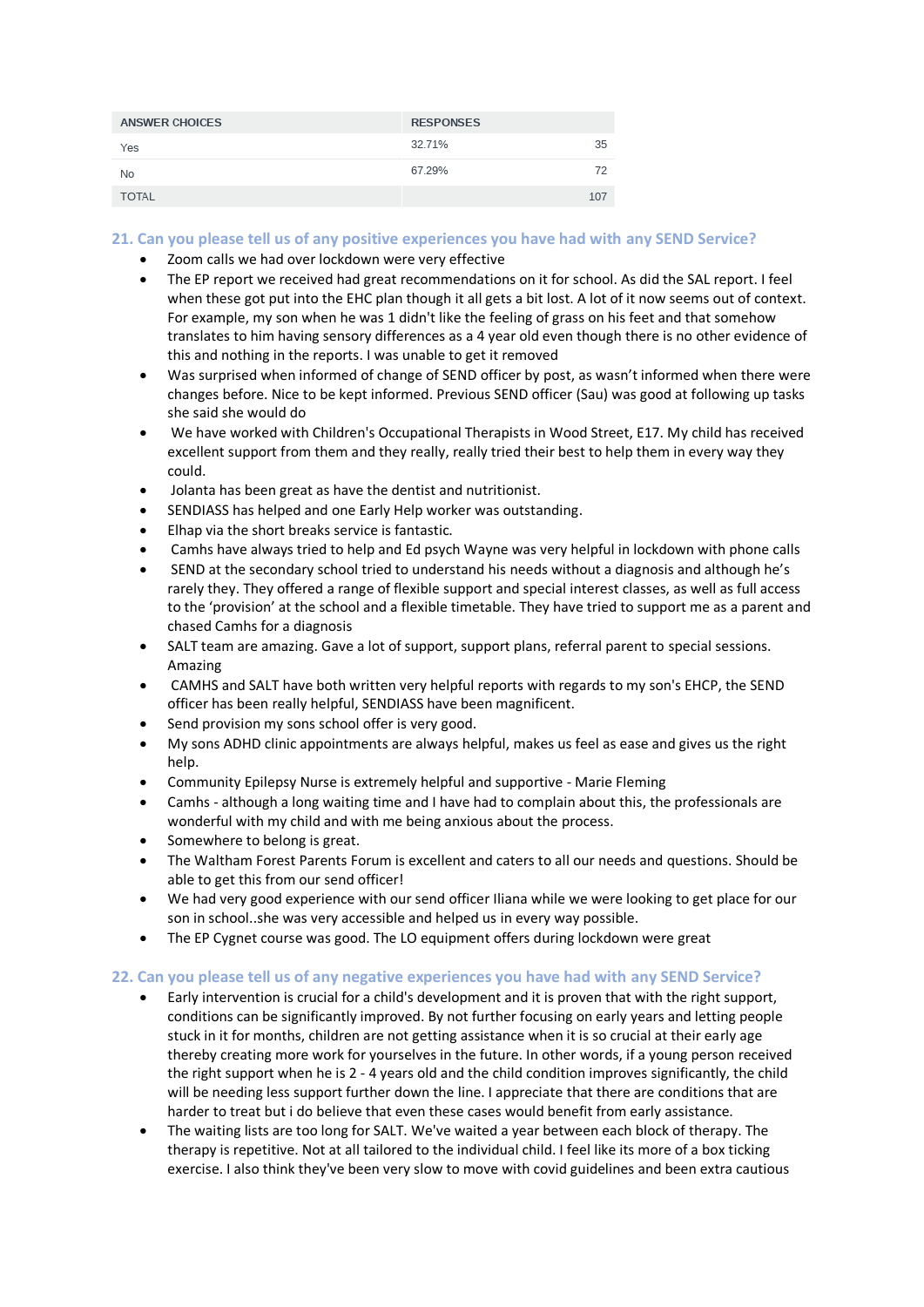when there services are vital to so many families. Our EHC plan has left us feeling frustrated. We weren't listened to and the input we had wasn't valued enough to be copied and pasted into the plan properly. There has been confusion around allocating our son a school place which has left us feeling very stressed. And the SEN officer fails to take any responsibility for this confusion. And hasn't taken the time to explain why this has happened or what happens next. We have no confidence in them, which isn't helped by them being new and telling us they are knew all the time. It doesn't feel like they have enough support. It was the first EHC plan our officer had done, I think someone should have been in the co-production meeting with her.

- The SEN team have a high turn over of staff (many staff leaving and new staff starting) due to this emails can be missed and not responded to. Hence it leads to children being forgotten about and there EHC plans amended late. This results in SEN children not being accepted for their preferred choice of school/college being rejected as EHC plan haven't been updated by local authority. My advise would be for a generic email being used and accessible to all SEN staff including their managers. The Council already uses Hornbill for various departments to ensure that emails are provided with a unique reference and allocated to specific staff and have full audit trail of responses and date/time of actions. If SEN team would like to improve there service to parents of special needs children then that would be the most logical step to improving their service.
- Lies, illegal criteria, failure to communicate, negligence, lack of any care about my son. This is an additional one: I was first contacted by a send officer in year 8 about a week before the deadline for the production meeting. She sent the plan in January 2016 and i never heard from her again. In year 10 I got advice from SENDIASS who said it should be about transition and I should ask for post16 officer to attend as well as send officer. Send officer came who I had never met or heard of. There hadn't been a proper review in year9 and no send officer. Post 16 officer didn't turn up so I arranged a meeting with him. He could not give much info on post 16 options but did wrongly claim the council would not fund out of borough college options and would not fund my son to do course at same level as before (e.g. to retake GCSE or functional levels) and also would not fund change of course and would cancel plan after internship as it's meant to lead to job. I queried this with managers as was very confused and worried what to do and eventually after a lot of rudeness a manager confirmed in writing that those things were not correct.
- EHCP process was terrible. Lack of information sharing between all the professionals. Do t listen to advice from parents and independent therapists who know the children well, churn of SEN officers, divisive and antagonist attitude with parents. Dreadful experience for parents who already have a lot going on in their lives and don't need to fight more battles for their children. A true disgrace and the LA should be ashamed of the treatment they give to their constituents.
- Poor choice of language and attitude when speaking to health professionals. Generally, not much empathy with parents or children, the system is very clinical and all about budgets and staffing issues.
- EHCP assessment is like gold not able to get and so many local "rules" which are not connected to original SEND Code.
- We seem to have fallen off CAMHS' radar during Covid
- EP report from Waltham Forest was non specific and so wasn't any good for my son's EHCP. EP and school claimed that this was so the school could interpret it according to what they could provide. School also claimed that they had to pay for any changes to the EP report and refused to allow my son to be seen, EP was adamant that school were meant to interpret.
- Since 2010 have been concerned that WF don't really understand what inclusion means and are content for families like ours to inhabit a parallel universe where we never mix with non disabled children now daughter has left South Grove's Provision.
- Appalling lack of support and inadequate communication regarding son's secondary school exclusion. Furthermore, it transpired they had never updated his EHCP from primary school (5 yrs before).
- Lack of communication from send services, lack of annual reviews until I complain, lack of knowledge of basic send law from send officers. I feel like the support offered has to fit the shrinking budgets rather than thinking about the basic support my son needs to access an education. SENCOs seem to be routinely given misinformation by the SEN team (e.g. schools should keep EHCPs non specific, schools need to spend certain budgets and time before support is put in place, that there isn't budget for OT for kids with significant motor skill problems). Sencos blame the SEN team and the SEN team blame the sencos - every annual review we find ourselves put in the middle of a blame game.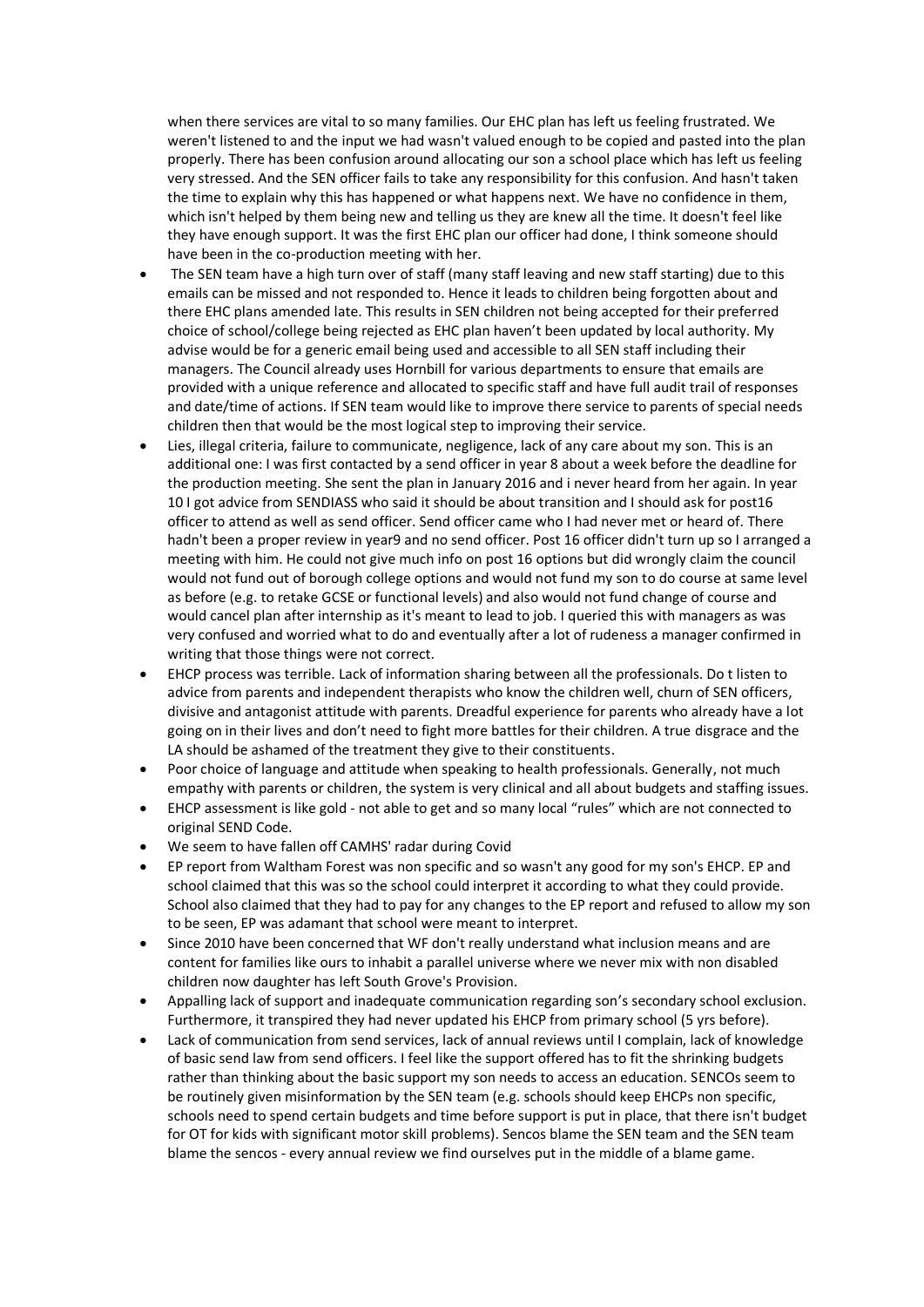• How long do you have... Bad mouthed to school staff about parents. Bad and unlawful decisions at every single step. Failed in basic statutory responsibilities, deadlines, etc. Failure to make statutory decisions on time. Give parents false/incorrect/untrue information. Untrustworthy. No one takes responsibility for decisions. Inadequate transparency about decisions. If the SEND dept had followed statutory guidance, communicated effectively, listened to parents and just done its job even moderately competently my son would not have missed out on years of support that he needed, would have made better progress, had better mental health and would have a plan that accurately describes his needs, with detailed and specific provision that meets all his needs. He would have a secondary place, we could have moved house with more than 1 bed, I could have returned to employment, and we wouldn't have to pay out thousands of pounds in professional fees to fight a tribunal. If they could do ONE thing different it would be to truly listen and prioritise the child, not local authority politics.

#### **23.Based on parental feedback in 2020/21, there are several areas we feel we should concentrate on over the next year. Which do you think are the most important? Tick all those you think should be priorities. We are already involved in work on Preparing for Adulthood, the Autism Strategy , the Therapies review and an ADHD strategy so we haven't included these areas in the list** ANSWER CHOICES **RESPONSES**

| EHCP Quality: Ensuring that legally compliant, good quality EHCPs with specified<br>health, education and care provision are issued within expected timescales and<br>reviewed annually                                                         | 71.03% | 76 |
|-------------------------------------------------------------------------------------------------------------------------------------------------------------------------------------------------------------------------------------------------|--------|----|
| Annual EHCPs Reviews: Take place within expected timescales                                                                                                                                                                                     | 59.81% | 64 |
| School anxiety/school avoidance:Raising awareness of children and young<br>people's difficulties in school attendance with parent carers and schools and<br>ensuring a child centred plan is in place to identify needs and appropriate support | 52.34% | 56 |
| SEN Support:Ensure that children on SEN support have a plan that is in place<br>following the Assess, Plan, Do, Review process and that plans are monitored by<br>schools and the Local Authority                                               | 61.68% | 66 |
| Social Care: Ensure social care assessments take place as part of an EHCP<br>needs assessment/ development of an EHCP                                                                                                                           | 51 40% | 55 |
| Social Care: Transition from childrens to adults services take place in a timely<br>manner so that services are in place on time                                                                                                                | 39 25% | 42 |
| Anxiety: Ensuring parents understand where to get support for their child to<br>manage their child/young person's anxiety, to understand pathways of support                                                                                    | 51 40% | 55 |
| Communication between services and Parent carers is improved- develop a<br>communication strategy                                                                                                                                               | 68 22% | 73 |
| Improve the uptake of the 14+ annual health check                                                                                                                                                                                               | 28.97% | 31 |
| Transition Reviews- ensure everyone understands the procedure                                                                                                                                                                                   | 39.25% | 42 |
| Provision maps and clarity on Element 2 of school funding versus element 3                                                                                                                                                                      | 28.97% | 31 |
| Other- add suggestions below                                                                                                                                                                                                                    | 4.67%  | 5  |
| Total Respondents: 107                                                                                                                                                                                                                          |        |    |

# **Additional Thoughts- Things to do differently.**

**Below are some suggestions of actions to take that parents feel are important.** 

**We have fed back to various departments over the years, and we constantly discuss the same issues without them ever being resolved.** 

**Communication between professionals and parents, for example, has been on the agenda since 2014(if not before) and it is still as bad as ever.**

**We feel now is the time to act on feedback rather than just listen to it.** 

• Truly listen and prioritise the child, not local authority politics**.**